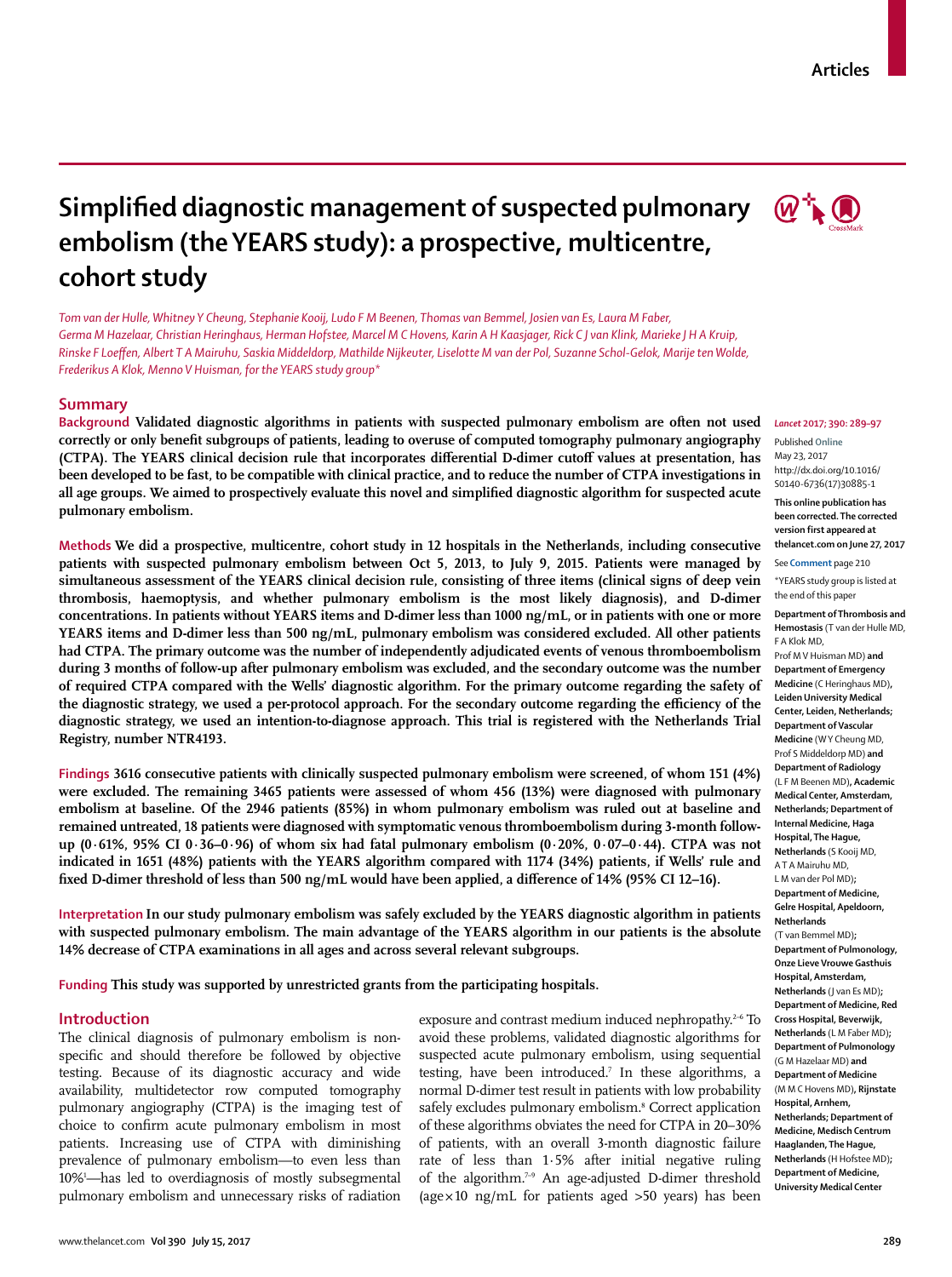**Utrecht, Utrecht, Netherlands**  (Prof K A H Kaasjager MD, M Nijkeuter MD)**; Department of Hematology, Erasmus Medical Center, Rotterdam, Netherlands** (M J H A Kruip MD, S Schol-Gelok MD)**; Department of Medicine** (R F Loeffen MD) **and Department of Pulmonology**  (R C J van Klink MD)**, Alrijne Hospital, Leiderdorp, Netherlands; and Department of Medicine, Flevo Hospital, Almere, Netherlands**  (M ten Wolde MD)

Correspondence to: Prof Menno V Huisman, Department of Thrombosis and Hemostasis, Leiden University Medical Center, 2300 RC Leiden, Netherlands **m.v.huisman@lumc.nl**

#### **Research in context**

#### **Evidence before this study**

We did not do a systematic search on this topic. However, on the basis of several prospective management studies, patients with clinically suspected pulmonary embolism should be managed according to a validated diagnostic algorithm consisting of clinical decision rule such as the Wells' rule, which predicts the pretest probability of pulmonary embolism, a D-dimer test, and eventually a multirow detector computed tomography pulmonary angiography (CTPA). By using such a diagnostic algorithm, pulmonary embolism can be excluded without CTPA in 20–30% of patients, thereby omitting radiation exposure. In a meta-analysis, the 3-month risk of venous thromboembolism in patients managed without CTPA is 0·65% (95% CI 0·38–1·11). Importantly, most CTPA results are still negative for pulmonary embolism, indicating that many patients are exposed to unnecessary radiation. An age-adjusted D-dimer threshold (age × 10 ng/mL for patients >50 years) has been validated prospectively, reporting an absolute reduction of 11·6% (95% CI 10·5–12·9) in the need for CTPA. Only patients aged 50 years or older, and foremost those older than 75 years benefit from this strategy whereas the exposure to unnecessary radiation might be more relevant to younger individuals, particularly women. Therefore, one of the remaining challenges is to further reduce the number of CTPA without reducing the safety of diagnostic management.

Additionally, despite firm evidence of its safety and efficiency, several studies reported that adherence to recommended diagnostic algorithms outside clinical studies is poor. This finding might be partly due to its complexity, and insufficient time at busy emergency departments, which hampers the use of sequential tests. Improved adherence to the algorithm has been shown to significantly decrease the mean number of diagnostic tests used along with—and more importantly—the number of diagnostic failures. For instance, one study reported a failure rate of 7·7% in patients who were managed inappropriately compared with only 1·2% in patients managed appropriately.

#### **Added value of this study**

In this study, a novel and simplified diagnostic algorithm for suspected acute pulmonary embolism (the YEARS algorithm) has been prospectively investigated. The YEARS algorithm consists of only three items of the original Wells' clinical decision rule ie, clinical signs of deep vein thrombosis, haemoptysis, and whether pulmonary embolism is the most likely diagnosis—were found to be the most predictive for pulmonary embolism. This simplified clinical decision rule was combined with variable D-dimer threshold depending on the presence of one of these items. In patients in whom none of the items were present, a D-dimer test threshold of 1000 ng/mL was used whereas a D-dimer threshold of 500 ng/mL was used when one or more items were present.

Our study showed that the YEARS algorithm is safe during 3 months of follow-up in all patients who had pulmonary embolism excluded. In patients managed without CTPA, the 3-month risk of venous thromboembolism was well comparable to the risk reported by a meta-analysis after the current standard algorithm was used. The advantage of the YEARS algorithm is an absolute reduction of 14% of CTPA compared with the current standard algorithm and, importantly, an 8·7% reduction compared with the age-adjusted D-dimer threshold. In this context, patients younger than 50 years also benefit from the YEARS algorithm.

### **Implications of all the available evidence**

There are two main advantages of the YEARS algorithm. First, the YEARS algorithm leads to an absolute 14% decrease in the number of CTPA examinations that is applicable to all ages. This decrease is a major step forward in reducing unnecessary radiation exposure in patients with suspected pulmonary embolism. Second, the YEARS algorithm leads to a simpler and more efficient diagnostic management of patients with suspected pulmonary embolism than standard diagnostic algorithms such as the Christopher Study algorithm, which is likely to improve the adherence to correct diagnostic management of suspected pulmonary embolism and thereby lead to better safety and efficiency in daily clinical practice.

validated prospectively, reporting an absolute reduction of 11·6% (95% CI 10·5–12·9) in the need for CTPA.10 Importantly, only patients aged 50 years or older, and foremost those older than 75 years benefit from this strategy whereas when considering the life-time attributable cancer risk, the exposure to unnecessary radiation is considered more relevant to younger individuals, particularly women.<sup>3</sup>

Despite firm evidence of its safety and efficiency, adherence to recommended diagnostic strategies in clinical practice is variable. This variation might be partly due to complexity of these strategies, and insufficient time at busy emergency departments, which hampers the use of sequential tests.<sup>11-14</sup> In daily practice, D-dimer testing is frequently ordered and known at a low clinical threshold or even before the clinical assessment.15,16 Improved adherence to the algorithm, for instance by implementation of a clinical decision support system, has been shown to significantly decrease the mean number of diagnostic tests used along with and more importantly—the number of diagnostic failures.<sup>17,18</sup>

On the basis of a post-hoc derivation and validation study,<sup>19</sup> three items of the original Wells' clinical decision rule—ie, clinical signs of deep vein thrombosis, haemoptysis, and whether pulmonary embolism is the most likely diagnosis—were the most predictive for pulmonary embolism. They allowed the use of a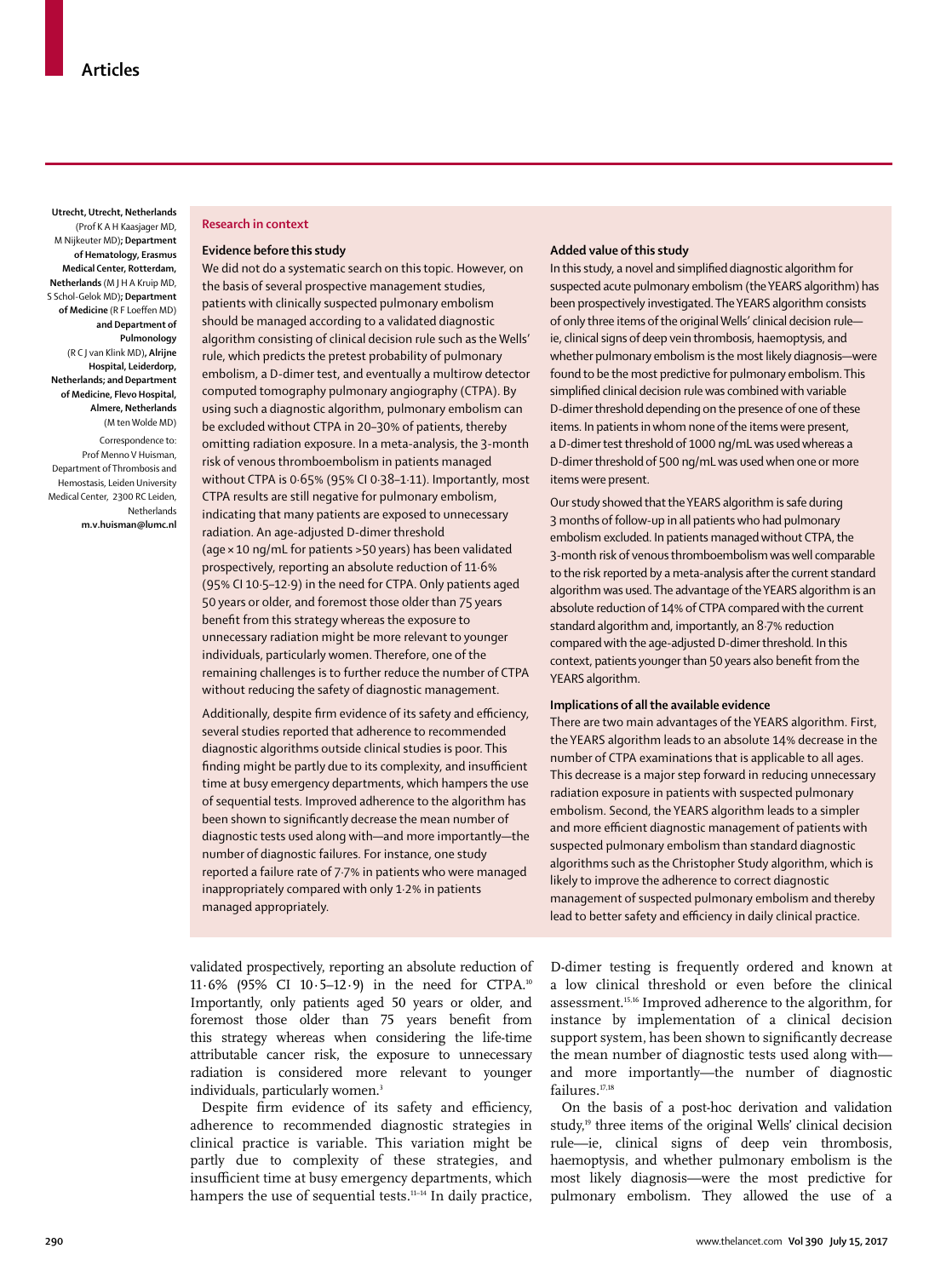differential D-dimer threshold based on the presence of one of these items, without losing sensitivity. Hence, this algorithm—which we call YEARS—involves the simultaneous assessment of only the three abovementioned items and a D-dimer test threshold of 500 ng/mL in presence, and 1000 ng/mL in absence of one of the YEARS items. The YEARS algorithm was designed to be more easily applied in a busy clinical practice than currently used diagnostic strategies, and to further decrease the number of necessary CTPA examinations in patients of all ages. In this study, we aimed to prospectively evaluate this novel and simplified diagnostic algorithm for suspected acute pulmonary embolism.

## **Methods**

## **Study design and patients**

We did a prospective, multicentre, cohort outcome study evaluating the safety and efficiency of the YEARS algorithm in patients with suspected acute pulmonary embolism between Oct 5, 2013, and July 9, 2015 (figure 1).<sup>19</sup> The algorithm was implemented as standard diagnostic strategy in 12 participating hospitals in the Netherlands. The full study protocol is available in the appendix.

Consecutive outpatients and inpatients with clinically suspected acute (first or recurrent) pulmonary embolism were eligible for inclusion if they were aged 18 years or older. Exclusion criteria were treatment with therapeutic doses of anticoagulants initiated 24 hours or more before eligibility assessment, life expectancy less than 3 months or geographic inaccessibility precluding follow-up, pregnancy, or allergy to intravenous contrast agent. The protocol was centrally approved by the institutional review board of the Leiden University Medical Center, Leiden, Netherlands, which waived the need for informed consent; this decision was endorsed by the local institutional review board of each participating centre

#### **Procedures**

An attending physician who suspected acute pulmonary embolism assessed the patients, and then evaluated the YEARS score by assessing the presence or absence of each of the YEARS items—ie, symptomatic deep vein thrombosis, haemoptysis, and whether pulmonary embolism is the most likely diagnosis—(scored as yes or no) with the pretest probability dependent threshold of the D-dimer test (figure 1). D-dimer concentrations were measured upon presentation of the patient, according to local practice, with automated well validated highsensitive quantitative D-dimer assays (Vidas D-dimer Exclusion, Biomerieux, Marcy-L'Étoile, France; Tinaquant, Roche Diagnostica, Mannheim, Germany; STA-LIA, DiagnosticaStago, Asnieres, France; and Innovance, Siemens, Marburg, Germany). Our study reflected daily clinical practice in which D-dimer concentrations are often determined at presentation to the emergency ward.

Physicians were not blinded for the D-dimer test result when they assigned the YEARS items.

In patients with no YEARS items and a D-dimer concentration less than 1000 ng/mL, pulmonary embolism was considered excluded and further testing was withheld. In patients with one or more YEARS items and a D-dimer concentration less than 500 ng/mL, pulmonary embolism was also considered excluded and further testing was withheld. All other patients—ie, either with no YEARS item and a D-dimer concentration of 1000 ng/mL or more, or with one or more items and a concentration of 500 ng/mL or more—were referred for CTPA to show or exclude the diagnosis of pulmonary embolism. The appendix shows the full CTPA scan protocol. Patients in whom pulmonary embolism was ruled out were left untreated and followed up for 3 months. They were instructed to return to the hospital in the event of symptoms of venous thromboembolism, after which objective diagnostic tests were done to confirm or refute the disease. Follow-up consisted of a scheduled outpatient visit or telephone interview after 3 months. At this visit, information about complaints suggestive of venous thromboembolism was obtained. Patients in See **Online** for appendixwhom acute pulmonary embolism was confirmed at baseline were treated with anticoagulants according to international guidelines.

## **Outcomes**

The primary outcome was the 3-month incidence of symptomatic venous thromboembolism in the overall population and in patients managed with and without CTPA separately. The diagnosis of pulmonary embolism or deep vein thrombosis was based on predefined criteria (appendix). In case of clinically suspected pulmonary embolism or deep vein thrombosis, objective diagnostic tests were required, including CTPA for suspected pulmonary embolism and compression ultrasonography for suspected



*Figure 1:* **YEARS algorithm**

CTPA=computed tomography pulmonary angiography.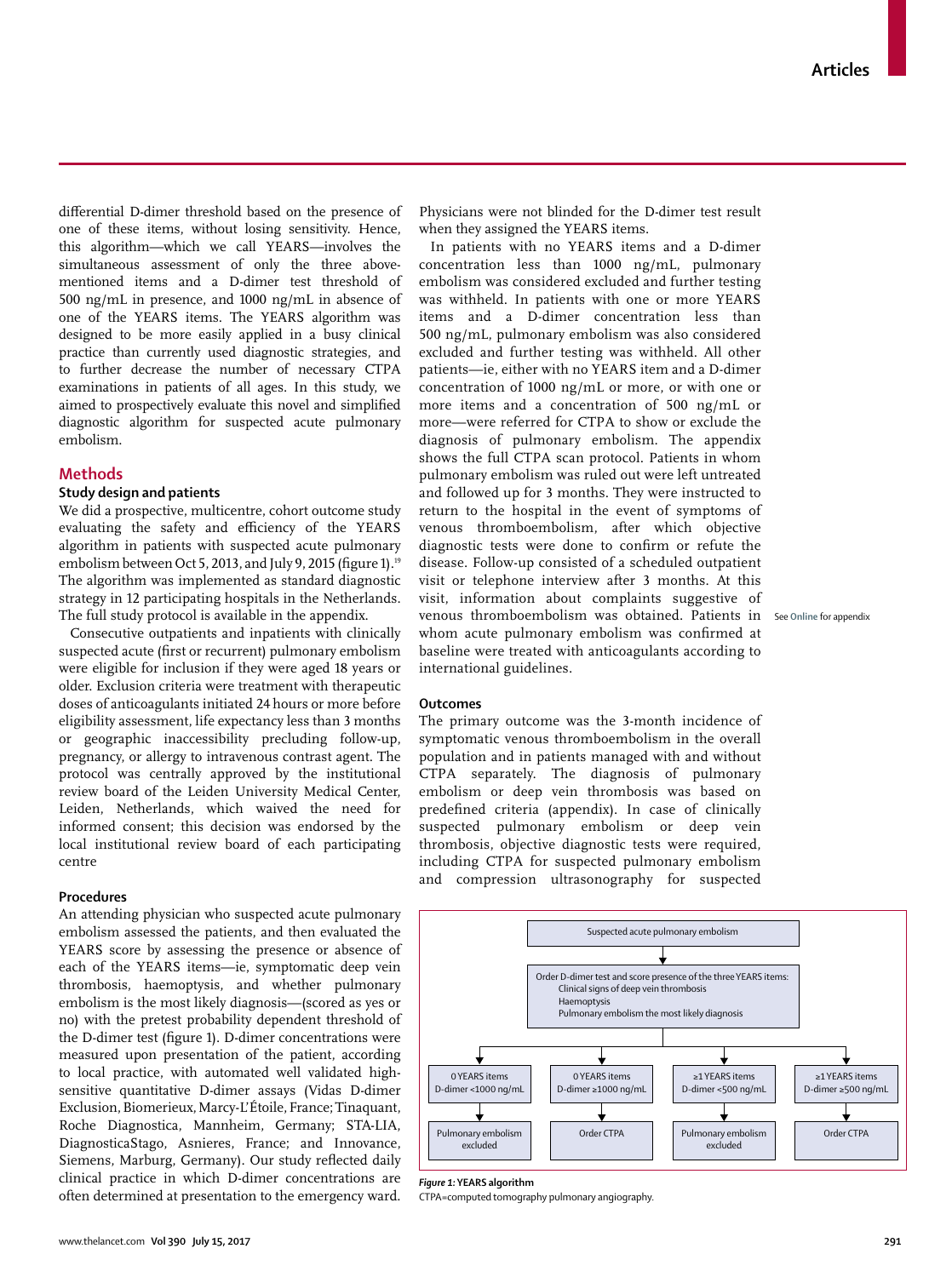

*Figure 2:* **Flowchart of study patients**

CTPA=computed tomography pulmonary angiography.

deep vein thromboembolism. In case of death, information was obtained from the hospital records. Deaths were classified as caused by pulmonary embolism if it was confirmed by autopsy, was shown by objective testing before death, or could not be confidently excluded as a cause of death. An independent adjudication committee assessed and adjudicated all suspected venous thromboembolism and deaths during follow-up.

The secondary outcome was the proportion of required CTPA examinations to complete the YEARS algorithm at baseline, as compared post hoc with the theoretical proportion of CTPA examinations that would have been required if the algorithm, using the two-level Wells' rule outcome and fixed D-dimer threshold of less than 500 ng/mL, would have been applied in the study population and to historical data.<sup>20</sup> Finally, we compared the efficiency to the scenario in which the age-adjusted D-dimer concentration would have been applied (calculated by  $age \times 10$   $\mu g/L$  in patients >50 years). This comparison was done post hoc because the final evidence supporting this approach was not available at the moment of drafting of the protocol.10 The Wells' rule was calculated by an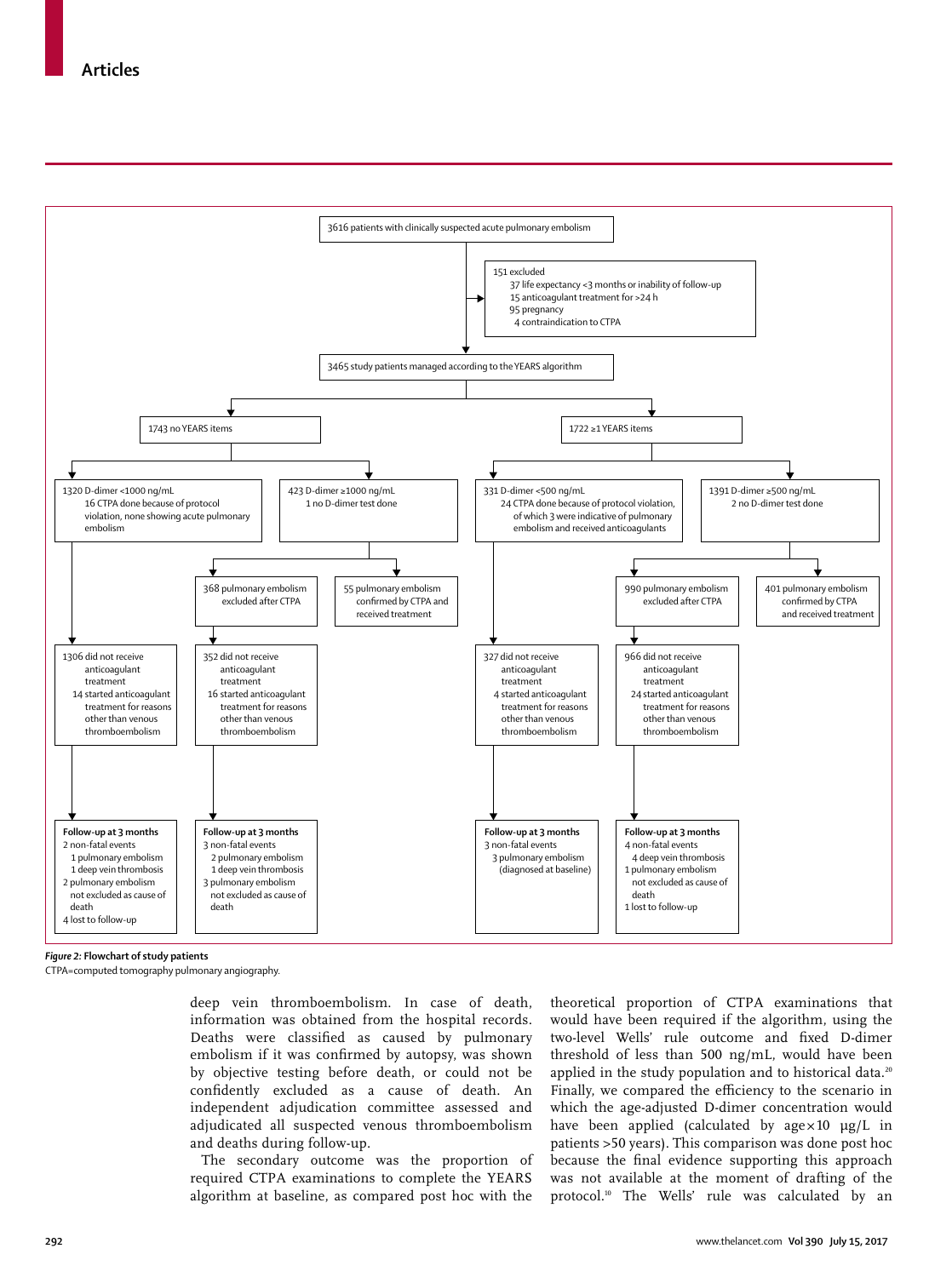independent researcher (TvdH) based on the YEARS criteria entered in the case record form and information from the medical charts.

## **Statistical analysis**

On the basis of derivation cohort of the YEARS algorithm, we expected a failure rate of  $1.2\%$  in patients managed without CTPA.19 The sample size was based on this assumption, with the aim to keep the upper limit of the 95% CI of this point estimate below 2.7%.<sup>21</sup> This number reflects the 3-month incidence of venous thromboembolism after normal conventional pulmonary angiography. Any venous thromboembolism incidence with a complete confidence interval below this safety threshold was considered to be safe. We calculated that we needed to include 1333 patients managed without CTPA, with a two-sided  $\alpha$  of 5% and a β of 80%. Because 44% of patients in the combined YEARS derivation and validation cohort could have been managed without CTPA and accounting for up to 7·5% loss to follow-up, a total of 3260 patients with suspected pulmonary embolism would be required.<sup>19</sup> For the primary outcome regarding the safety of the diagnostic strategy, we used a per-protocol approach. For the secondary outcome regarding the efficiency of the diagnostic strategy, we used an intention-to-diagnose approach. The difference between approaches was how to report the number of CTPA that were done but not indicated by the strategy. By using this approach, pulmonary embolism diagnosed at presentation on a CTPA that was not indicated was considered as failures of the diagnostic strategy.

For the secondary outcome analysis, we determined the absolute difference in the number of required CTPA examinations between the different clinical scenarios. Finally, we reported outcomes of not predefined posthoc analyses for relevant subgroups: patients with malignancy, patients 50 years or older, patients with a history of venous thromboembolism, and inpatients and patients with complaints for more than 7 days. All descriptive parameters and exact 95% CIs around the observed incidences were calculated. All analyses were done with SPSS (version 23).

This study is registered with the Netherlands Trial Register, number NTR4193.

## **Role of the funding source**

This study was an academically sponsored trial. The steering committee, consisting of the authors, had final responsibility for the study design, oversight, and data verification and analyses. The sponsor was not involved in the study. All members of the steering committee contributed to the interpretation of the results, approved the final version of the manuscript, and vouch for the accuracy and completeness of the data reported. The final decision to submit the manuscript was made by the corresponding author on behalf of all coauthors.

|                                                                                            | Patients (n=3465) |  |  |  |  |  |  |  |
|--------------------------------------------------------------------------------------------|-------------------|--|--|--|--|--|--|--|
| Mean age (years)                                                                           | 53(18)            |  |  |  |  |  |  |  |
| Women                                                                                      | 2154 (62%)        |  |  |  |  |  |  |  |
| Median duration of complaints (days)                                                       | $3(1-8)$          |  |  |  |  |  |  |  |
| COPD with treatment                                                                        | 423 (12%)         |  |  |  |  |  |  |  |
| Heart failure with treatment                                                               | 137 (4%)          |  |  |  |  |  |  |  |
| Oestrogen use (% of women)                                                                 | 337 (16%)         |  |  |  |  |  |  |  |
| Immobilisation or surgery in the past 4 weeks                                              | 407 (12%)         |  |  |  |  |  |  |  |
| Outpatient                                                                                 | 2996 (86%)        |  |  |  |  |  |  |  |
| Heart rate greater than 100 beats per min                                                  | 683 (20%)         |  |  |  |  |  |  |  |
| History of pulmonary embolism or deep vein<br>thrombosis                                   | 359 (10%)         |  |  |  |  |  |  |  |
| Malignancy                                                                                 | 336 (9.7%)        |  |  |  |  |  |  |  |
| Data are mean (SD), n (%), or median (IQR). COPD=chronic obstructive pulmonary<br>ezseazih |                   |  |  |  |  |  |  |  |

*Table 1:* **Baseline characteristics of patients with suspected pulmonary** 

**Patients (n) Total venous thromboembolism (n [%, 95% CI]) Fatal pulmonary embolism\* (n [%, 95% CI])** Completed algorithm 2946 18 (0·61%, 0·36–0·96) 6 (0·20%, 0·07–0·44) Patients managed without CTPA 1629 7 (0·43%, 0·17-0·88) 2 (0·12%, 0·01-0·44) Patients managed with CTPA 1317 11 (0.84%, 0.47-1.5) 4 (0.30%, 0.12-0.78)

Patients in whom pulmonary embolism was excluded by either a low YEARS score or CT scanning were left untreated. CTPA=computed tomography pulmonary angiography. \*Patients who remained untreated and were not lost to follow-up.

*Table 2:* **Primary outcomes of venous thromboembolism events during 3-month follow-up**

# **Results**

**embolism**

From Oct 5, 2013, to July 9, 2015, 3616 consecutive patients with clinically suspected pulmonary embolism were screened in the 12 participating hospitals, of whom 151 (4·2%) were excluded (figure 2). Table 1 summarises the baseline characteristics. Overall, pulmonary embolism was detected in 456 (13%) of 3465 patients: in 55 (3**·**2%) of 1743 patients with none of the YEARS items and 401 (23%) of 1722 patients with one or more YEARS items.

According to the intention-to-diagnose approach, of the 2946 (85%) patients in whom pulmonary embolism was ruled out at baseline, who remained untreated, and completed the follow-up period, 18 patients were diagnosed with symptomatic venous thromboembolism during 3-month follow-up, with an incidence of 0·61% (95% CI  $0.36-0.96$ ). The incidence of fatal pulmonary embolism was 0·20% (six patients, 95% CI 0·07–0·44; table 2). In a worst case scenario, accounting the five patients who were lost to follow-up (four patients had pulmonary embolism excluded without CTPA and one patient had a negative CTPA) as recurrent venous thromboembolism, the 3-month incidence would have been 0·78% (23 of 2951 patients, 95% CI 0·49–1·2). For the per-protocol approach, the failure rate of the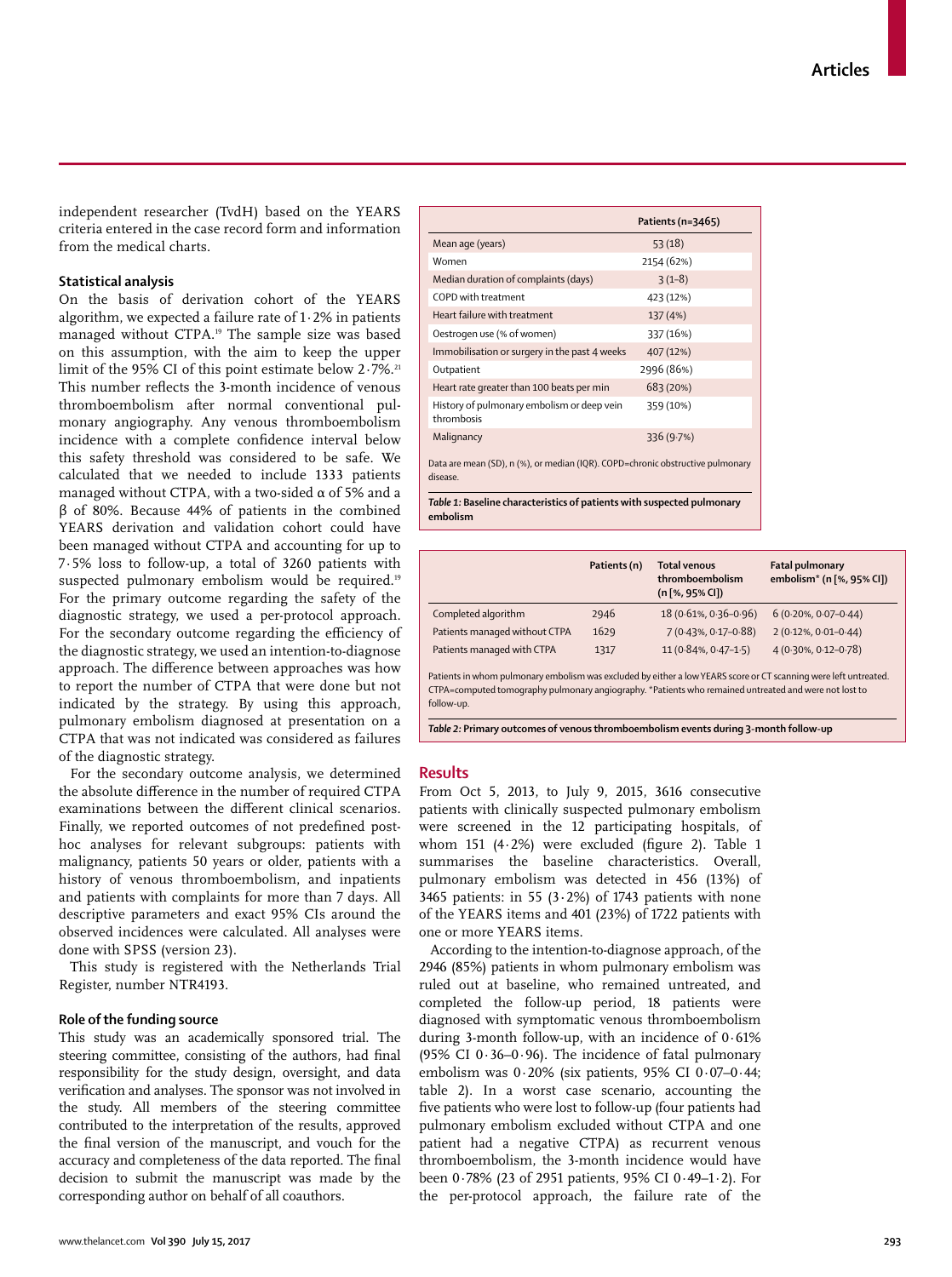|                    | Patients | PE at baseline Managed<br>without | <b>CTPA</b>   |                     | Risk of VTE during 3-month follow-up                                                                                                                |                    |                               |                    |                                                                        | <500 ng/ml                   | Efficiency compared with Wells' rule in | combination with a D-dimer threshold of |
|--------------------|----------|-----------------------------------|---------------|---------------------|-----------------------------------------------------------------------------------------------------------------------------------------------------|--------------------|-------------------------------|--------------------|------------------------------------------------------------------------|------------------------------|-----------------------------------------|-----------------------------------------|
|                    |          |                                   |               | without CTPA        | Incidence in patients managed                                                                                                                       | with CTPA          | Incidence in patients managed |                    | embolism was excluded at baseline<br>Overall incidence after pulmonary | Managed<br>CPA(n)<br>without |                                         | Difference with YEARS algorithm         |
|                    |          |                                   |               | patients<br>Events/ | % (95% CI)                                                                                                                                          | patients<br>Events | % (95% CI)                    | patients<br>Events | % (95% CI)                                                             |                              | $\leq$                                  | % (95%Cl)                               |
| Malignancy         | 336      | 57 (17%)                          | $\mathcal{S}$ | 2/61                | $3.2(0.90 - 11)$                                                                                                                                    | 5/211              | $2.4(1.0 - 5.4)$              | 7/272              | $2.6(1.3 - 5.2)$                                                       | 57                           | 25/336                                  | $7.4(5.0 - 11)$                         |
| No malignancy      | 3129     | 399 (13%)                         | 1590          | 5/1573              | $0.32(0.14 - 0.74)$                                                                                                                                 | 6/1106             | $0.54(0.25 - 1.2)$            | 11/2679            | $0.41(0.23 - 0.73)$                                                    | 1137                         | 453/3129                                | 15 (13-16)                              |
| Aged <50 years     | 1448     | 126 (8.7%)                        | 900           | 1/894               | $0.11(0.02 - 0.63)$                                                                                                                                 | 1/415              | $0.24(0.04 - 1.4)$            | 2/1309             | $0.15(0.04 - 0.56)$                                                    | 704                          | 196/1448                                | $14(12 - 15)$                           |
| Aged ≥50 years     | 2017     | 330 (16%)                         | 752           | 6/740               | $0.81(0.37 - 1.8)$                                                                                                                                  | 10/902             | $1.1(0.6-2.0)$                | 16/1642            | $0.98(0.6 - 1.6)$                                                      | 470                          | 282/2017                                | $14(13-16)$                             |
| History of VTE     | 359      | 107 (30%)                         | 123           | 1/117               | $0.85(0.15 - 4.7)$                                                                                                                                  | 1/124              | $0.81(0.14 - 4.6)$            | 2/241              | $0.83(0.23-3.0)$                                                       | 54                           | 69/359                                  | 19 (15-24)                              |
| No history of VTE  | 3106     | 349 (11%)                         | 1529          | 6/1517              | $0.40(0.18 - 0.86)$                                                                                                                                 | 10/1193            | $0.84(0.46 - 1.5)$            | 16/2710            | $0.59(0.36 - 0.96)$                                                    | 1120                         | 409/3106                                | 13 (12-14)                              |
| Inpatient          | 469      | 66 (14%)                          | 200           | 1/195               | $0.51(0.09 - 2.9)$                                                                                                                                  | 3/198              | $1.5(0.52 - 4.4)$             | 4/393              | $1.0(0.40-2.6)$                                                        | 135                          | 65/469                                  | 14 (11-17)                              |
| Outpatient         | 2996     | 390 (13%)                         | 1452          | 6/1439              | $(16.0 - 61.0)$ 24.0                                                                                                                                | 8/1119             | $0.71(0.36 - 1.4)$            | 14/2558            | $0.55(0.33 - 0.92)$                                                    | 1039                         | 413/2996                                | 14(13-15)                               |
| Complaints s7 days | 2599     | 362 (14%)                         | 1266          | 7/1253              | $0.56(0.27 - 1.2)$                                                                                                                                  | 9/942              | $0.96(0.50-1.8)$              | 16/2195            | $0.73(0.45 - 1.2)$                                                     | 901                          | 365/2599                                | $14(13-15)$                             |
| Complaints >7 days | 866      | 94 (11%)                          | 386           | 0/381               | $(0 - 1.0)$                                                                                                                                         | 2/375              | $0.53(0.15 - 1.9)$            | 2/756              | $0.26(0.07 - 0.96)$                                                    | 273                          | 113/866                                 | 13 (11-15)                              |
|                    |          |                                   |               |                     | Data are n or n (%), unless otherwise specified. PE=pulmonary embolism. CTPA=computed tomography pulmonary angiography. VTE=venous thromboembolism. |                    |                               |                    |                                                                        |                              |                                         |                                         |

Table 3: Primary outcome and efficiency in subgroups of the total study population *Table 3***: Primary outcome and efficiency in subgroups of the total study population**

diagnostic algorithm was 0·51% (15 of 2943 patients, 95% CI 0·31–0·84) with a 0·20% 3-month risk of fatal pulmonary embolism (six of 2943, 0·08–0·46).

In the intention-to-diagnose approach, CTPA was not done in 1611 (46%) patients and it was not indicated in 1651 (48%) patients following the per-protocol approach. If the standard diagnostic algorithm using Wells' rule and D-dimer with fixed threshold of <500 ng/mL would have been applied, 1174 (34%) patients could have been managed without CTPA at baseline, for an absolute difference of 13% (difference in intention-todiagnose approach 437 CTPA examinations, 95% CI 10–15%) and 14% (difference in per-protocol approach 477 CTPA examinations, 12–16%) in favour of the YEARS algorithm.

If Wells' rule and the age-adjusted D-dimer threshold would have been applied, 1348 (39 **%**) patients could have been managed without CTPA at baseline, an absolute difference of 8·7% (difference in per-protocol approach CTPA examinations 303, 95% CI 6·4–11%) and of 7·6% (difference in intention-to-diagnose approach CTPA examinations 263, 95% CI 5·3–9·9%).

In the subgroups of patients younger than 50 years and 50 years and older, a 14% absolute reduction in the number of required CTPA examinations was observed when the YEARS algorithm was applied compared with the standard diagnostic algorithm, with failure rates of 0·11% (one of 894, 95% CI 0·02–0·63) and 0·81% (six of 740,  $0.37-1.8$ ), respectively. Table 3 summarises the results for the other subgroups.

Figure 2 shows the management of all 3465 included patients. Of the 1651 patients who should have been managed without CTPA, the protocol was violated in 40 patients. CTPA showed pulmonary embolism in three patients who were treated with anticoagulants. These observations were considered diagnostic failures and are included in the primary outcome. Furthermore,  $18(1.1\%)$ of 1651 patients were treated with oral anticoagulants for other reasons (ie, eight atrial fibrillation, one superficial thrombophlebitis, and nine other reasons including idiopathic pulmonary hypertension and peripheral arterial disease) and four  $(0.24%)$  of 1651 patients were lost to follow-up. Four of the remaining 1589 patients returned with symptomatic events of venous thromboembolism (table 4). The 3-month incidence of venous thromboembolism in patients who did not have CTPA according to the YEARS algorithm was 0·43% (seven of 1629, 95% CI 0·17–0·88) and of fatal pulmonary embolism was 0·12% (two of 1629,  $0.01-0.44$ ; table 2). Seven other patients (0·43%) died of non-venous-thromboembolism-related causes.

Of the 1358 patients in whom CTPA ruled out pulmonary embolism, 40 patients (2·95%) were treated with anticoagulants for other reasons (ie, 20 atrial fibrillation, three superficial thrombophlebitis, one splanchnic vein thrombosis, one thrombus in the left ventricle, one high-dose thrombosis prophylaxis, one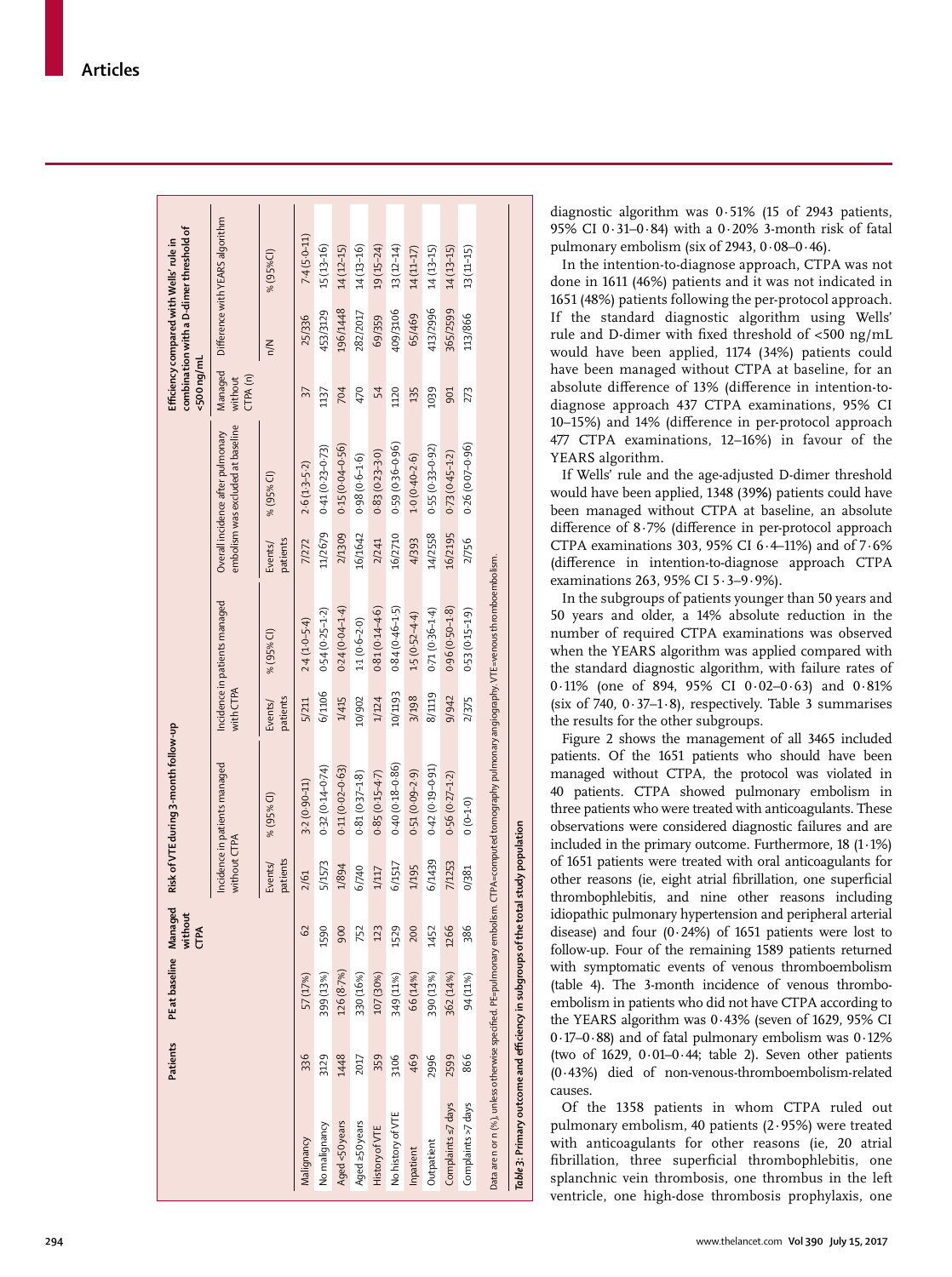|                                                                                    | Sex    | Age<br>(years) | <b>YEARS</b><br>score | Wells'<br>score* | D-dimer<br>concentration<br>(nq/mL)                                   | Interval<br>(days) | Outcome              | Circumstances of outcome event                                                                                                                                                                                                                                                                                               | Adjudicated as                                       |
|------------------------------------------------------------------------------------|--------|----------------|-----------------------|------------------|-----------------------------------------------------------------------|--------------------|----------------------|------------------------------------------------------------------------------------------------------------------------------------------------------------------------------------------------------------------------------------------------------------------------------------------------------------------------------|------------------------------------------------------|
| Patient 1                                                                          | Female | 59             | $\Omega$              | $\Omega$         | 609                                                                   | 54                 | Death                | Patient developed cardiac arrest during admission for<br>acute severe pancreatitis, and was known to have<br>myotonic dystrophy type 1 with severe cardiomyopathy<br>and arrhythmias; implantable cardioverter-defibrillator<br>was deactivated after reqular unjustified defibrillations;<br>resuscitation was unsuccessful | Pulmonary embolism not<br>excluded as cause of death |
| Patient 2                                                                          | Male   | 78             | 0                     | $\mathbf{1}$     | 898                                                                   | 11                 | Death                | Patient was diagnosed with end-stage metastasised<br>oropharyngeal carcinoma; found deceased in nursing home                                                                                                                                                                                                                 | Pulmonary embolism not<br>excluded as cause of death |
| Patient 3                                                                          | Female | 89             | $\mathbf{0}$          | 1.5              | 610                                                                   | 18                 | Pulmonary embolism   | Patient diagnosed on CTPA with subsegmental pulmonary<br>embolism during admission for pneumonia and acute<br>heart failure related to severe aortic valve stenosis and<br>mitral valve insufficiency. Patient died 7 days after<br>treatment, which was voluntarily withheld                                                | Non-fatal pulmonary<br>embolism                      |
| Patient 4                                                                          | Male   | 52             | $\Omega$              | $\mathbf{1}$     | 560                                                                   | 49                 | Deep vein thrombosis | Patient had deep vein thrombosis 14 days after surgery for<br>glioblastoma multiforme                                                                                                                                                                                                                                        | Deep vein thrombosis                                 |
| Patient 5                                                                          | Female | 21             | $\overline{2}$        | 5.5              | 380                                                                   | $\mathbf{0}$       | Pulmonary embolism   | CTPA done because of protocol violation at baseline                                                                                                                                                                                                                                                                          | Non-fatal pulmonary<br>embolism                      |
| Patient 6                                                                          | Male   | 58             | $\mathbf{1}$          | 3                | 420                                                                   | $\mathbf 0$        | Pulmonary embolism   | CTPA done because of protocol violation at baseline                                                                                                                                                                                                                                                                          | Non-fatal pulmonary<br>embolism                      |
| Patient 7                                                                          | Female | 71             | $\mathbf{1}$          | 6                | 410                                                                   | $\mathbf{0}$       | Pulmonary embolism   | CTPA done because of protocol violation at baseline                                                                                                                                                                                                                                                                          | Non-fatal pulmonary<br>embolism                      |
|                                                                                    |        |                |                       |                  | CTPA=computed tomography pulmonary angiography. *Calculated post hoc. |                    |                      |                                                                                                                                                                                                                                                                                                                              |                                                      |
| Table 4: Diagnostic failures in patients who were managed without CTPA at baseline |        |                |                       |                  |                                                                       |                    |                      |                                                                                                                                                                                                                                                                                                                              |                                                      |

suspected but later ruled out pulmonary vein thrombosis, one vena cava superior syndrome due to mediastinal mass, and 12 other reasons including idiopathic pulmonary hypertension and peripheral arterial disease) and one patient  $(0.07%)$  was lost to follow-up. Of the 1317 remaining patients, 11 patients returned with symptomatic events of venous thromboembolism (table 5). The 3-month incidence of venous thromboembolism was 0·84% (11 of 1317, 95% CI 0·47–1·5) and incidence of fatal pulmonary embolism was 0·30% (four of 1317, 0·12–0·78; table 2). 85 other patients (6·5%) died of non-venous-thromboembolismrelated causes.

## **Discussion**

Our study showed that the YEARS algorithm safely excluded acute pulmonary embolism. An absolute 14% decrease in the need for CTPA was achieved, compared with the standard algorithm. The 3-month incidence of venous thromboembolism in patients who did not undergo CTPA was in line with that observed in studies using algorithms with sequential diagnostic testing and traditional two-level Wells' score, and a fixed cutoff concentration of D-dimer of 500 ng/mL: 0·43% (95% CI 0·17–0·88) in our study versus 0·34% (0·036–0·96) reported by a meta-analysis.<sup>20</sup> Moreover, the risk of recurrent venous thromboembolism in patients with a normal CTPA was comparable to the risk observed in previous studies using standard algorithms: 0·84% (95% CI 0·47-1·5) versus  $1.2%$  (0·8-1·8).<sup>22</sup> Additionally, fatal pulmonary embolism occurred in 0·30% (95% CI 0·12–0·78) of patients in our study compared with 0·6%  $(0.4–1.1)$  in another study using standard algorithms.<sup>22</sup>

The advantage of the YEARS algorithm over existing algorithms is the large reduction in the need for CTPA, which reduces radiation exposure and overdiagnosis,<sup>1-4,23</sup> and is achieved by using variable D-dimer thresholds depending on the clinical probability. This study is the first prospective outcome study that validated a D-dimer threshold of 1000 ng/mL in patients with a low clinical probability.

While our study was ongoing, another strategy to reduce the number of CTPA has been validated in a prospective outcome study: the age-adjusted D-dimer threshold.10 If this strategy would have been applied to our study population, the YEARS algorithm would have led to an absolute reduction of 8·7% (95% CI 6·4–11) of CTPA. The main reason for this difference is the applicability of the YEARS algorithm to patients with suspected acute pulmonary embolism in all ages, and not only in patients older than 50 years. In patients younger than 50 years, the YEARS algorithm leads to a 14% absolute reduction of CTPA. Of note, reducing the number of CTPA is very relevant for young patients, particularly women, in whom concerns have been raised about long-term effects of radiation on the risk of breast cancer.

Methodological strengths of the study include the large number of consecutive patients, the near complete follow-up, and the independent adjudication of endpoints. Furthermore, by studying a real-world cohort of patients in daily practice, we expect that the YEARS algorithm can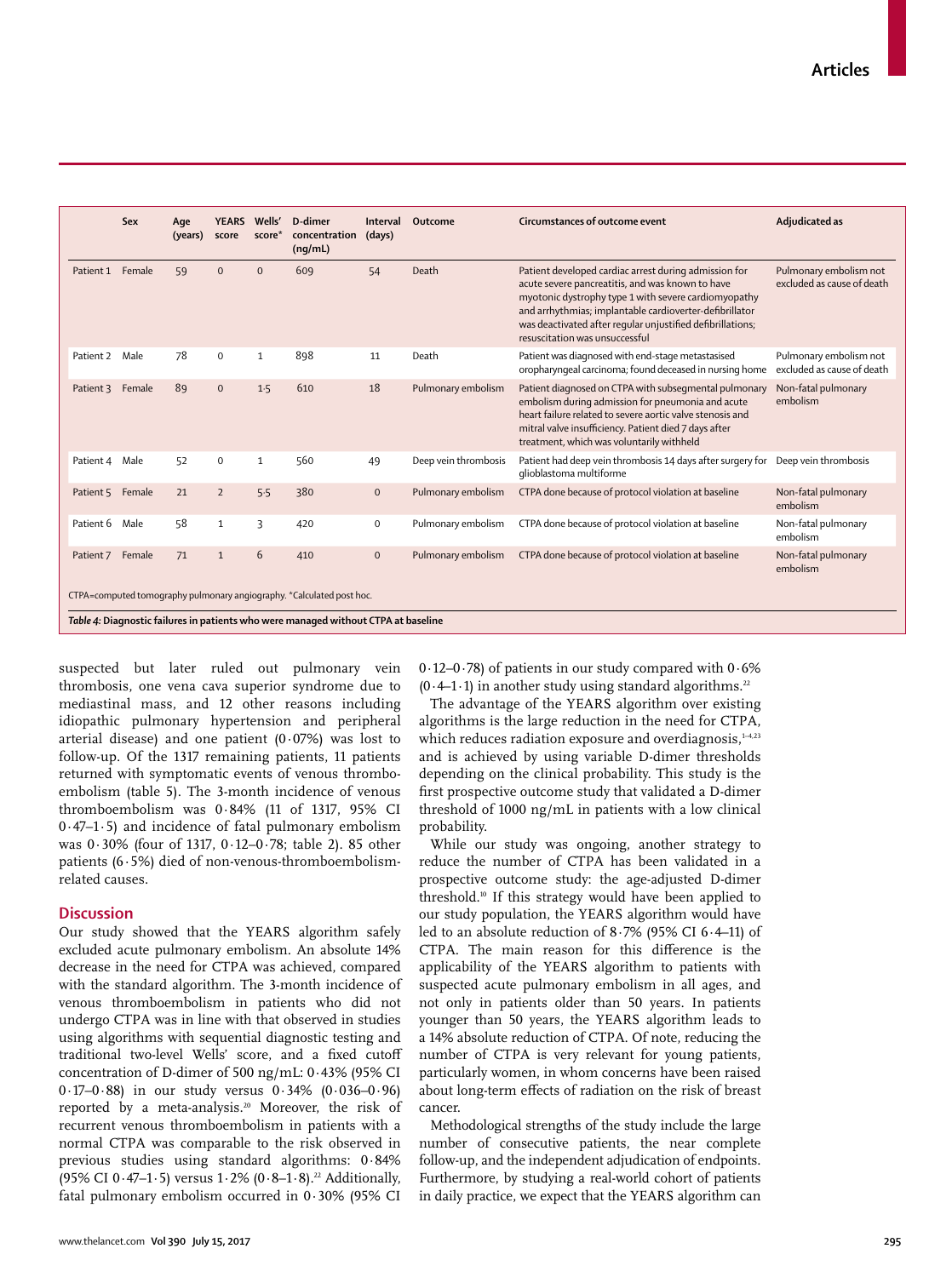|                                                                                                                   | Sex    | Age<br>(years) | <b>YEARS</b><br>score | Wells'<br>score* | D-dimer<br>concentration<br>(nq/mL) | Interval<br>(days) | Outcome              | Circumstances of outcome event                                                                                                                                                                                                | Adjudicated as                                       |
|-------------------------------------------------------------------------------------------------------------------|--------|----------------|-----------------------|------------------|-------------------------------------|--------------------|----------------------|-------------------------------------------------------------------------------------------------------------------------------------------------------------------------------------------------------------------------------|------------------------------------------------------|
| Patient 1                                                                                                         | Male   | 50             | $\pmb{0}$             | 1.5              | 1070                                | 34                 | Deep vein thrombosis | Patient had vena cava superior syndrome caused by<br>thrombosis at the site of the pacemaker leads                                                                                                                            | Thrombosis of the vena<br>cava superior              |
| Patient 2                                                                                                         | Female | 73             | $\mathbf 0$           | 3                | 1480                                | 69                 | Death                | Patient died in hospital under the clinical diagnosis of a<br>pneumonia and acute heart failure                                                                                                                               | Pulmonary embolism not<br>excluded as cause of death |
| Patient 3                                                                                                         | Female | 79             | $\mathbf{0}$          | $\overline{3}$   | 2400                                | 26                 | Pulmonary embolism   | Initiation of anticoaqulation because of suspected pulmonary<br>embolism without CTPA confirmation after hospital<br>admission because of heart failure and COPD exacerbation                                                 | Non-fatal pulmonary<br>embolism                      |
| Patient 4                                                                                                         | Female | 82             | $\Omega$              | $\mathbf 0$      | 2550                                | Unknown            | Death                | Patient died in nursing home after hospital admission<br>because of acute heart failure and exacerbation of COPD                                                                                                              | Pulmonary embolism not<br>excluded as cause of death |
| Patient 5                                                                                                         | Female | 57             | $\Omega$              | $\mathbf{1}$     | 4170                                | 12                 | Pulmonary embolism   | Patient was known to have recurrent sarcoma of the uterus;<br>subseqmental pulmonary embolism diagnosed<br>postoperatively; patient died 33 days after diagnosis of<br>pulmonary embolism during palliative care in a hospice | Non-fatal pulmonary<br>embolism                      |
| Patient 6                                                                                                         | Female | 70             | $\mathbf 0$           | $\mathbf{1}$     | 2400                                | 17                 | Death                | Patient died after sudden collapse followed by unsuccessful<br>resuscitation 1 day after surgery for gastric carcinoma                                                                                                        | Pulmonary embolism not<br>excluded as cause of death |
| Patient 7                                                                                                         | Female | 73             | $\mathbf{1}$          | 5.5              | 2500                                | 6                  | Deep vein thrombosis | Patient was known to have leukaemia; developed<br>thrombosis of the brachial vein after superficial<br>thrombophlebitis related to an intravenous catheter                                                                    | Deep vein thrombosis                                 |
| Patient 8                                                                                                         | Male   | 84             | $\mathbf{1}$          | 4                | 5000                                | 32                 | Deep vein thrombosis | Patient was known to have metastasised prostate cancer;<br>developed deep vein thrombosis after immobilisation<br>during admission at the hospital                                                                            | Deep vein thrombosis                                 |
| Patient 9                                                                                                         | Female | 66             | $\mathbf{1}$          | $\overline{7}$   | 1325                                | 43                 | Death                | Patient had curative treatment for lung cancer and a stent<br>placed for post-radiation stenosis of the trachea; patient died<br>at home after sudden haemoptysis                                                             | Pulmonary embolism not<br>excluded as cause of death |
| Patient 10 Male                                                                                                   |        | 70             | $\mathbf{1}$          | 3                | 5000                                | 68                 | Deep vein thrombosis | Patient had subclavian vein thrombus associated with<br>intravenous catheter                                                                                                                                                  | Deep vein thrombosis                                 |
| Patient 11                                                                                                        | Female | 48             | $\mathbf{1}$          | 3                | 747                                 | 78                 | Deep vein thrombosis | Patient developed deep vein thrombosis and was diagnosed Deep vein thrombosis<br>with antiphospholipid syndrome                                                                                                               |                                                      |
| CTPA=computed tomography pulmonary angiography. COPD=chronic obstructive pulmonary disease. *Calculated post hoc. |        |                |                       |                  |                                     |                    |                      |                                                                                                                                                                                                                               |                                                      |

*Table 5:* **Diagnostic failures in patients who were managed with CTPA at baseline**

be easily implemented outside the participating study sites, and that our data for safety and efficiency are representative for non-trial conditions. Additionally, our results are in line with the numbers reported in the initial derivation and retrospective validation study of our algorithm.19 Of note, although haemodynamic instability was not a formal exclusion criterion of this study, we have described a cohort of only haemodynamically stable patients.

Limitations of our the study are the absence of a control group because we did not do a randomised study and could therefore not directly compare the risk of venous thromboembolism with a control group that would have been managed with traditional algorithms. However, the low observed 3-month risk of venous thromboembolism and near complete follow-up strongly support the chosen study design. Moreover, although an independent committee evaluated and adjudicated all endpoints, autopsy was hardly scarcely done. As a consequence, it was difficult to exclude pulmonary embolism as a possible cause of death in six patients during follow-up. These patients already had or developed extensive comorbidity, or went into the final stage of a terminal illness during the follow-up period, with most of them dying in an outpatient setting. Even so, although pulmonary embolism was conservatively adjudicated as the cause of death in these patients, the recurrence rate observed in our study remained well below the safety threshold, reinforcing the validity of our findings. Furthermore, the prevalence of pulmonary embolism was higher than observed in large cohorts in North America, but lower than observed in previous studies in Europe. The study patients were relatively young, but identical to those in an earlier large diagnostic management study by our group.<sup>7</sup> The results of the subgroup analyses, however, confirm the validity of applying the YEARS algorithm in a patient cohort with higher pulmonary embolism prevalence of up to 30% and provide evidence of the generalisability of our findings. Lastly, there were 43 violations of the study protocol, with a D-dimer test not done in three patients and a non-indicated CTPA done in 40 patients, of which three confirmed the presence of acute pulmonary embolism. This number is comparable to that in the Christopher study, in which two of 25 unjustified CTPA examinations revealed pulmonary embolism.<sup>7</sup> Finally, because of the small number of patients with cancer included in our study, the safety of this algorithm for